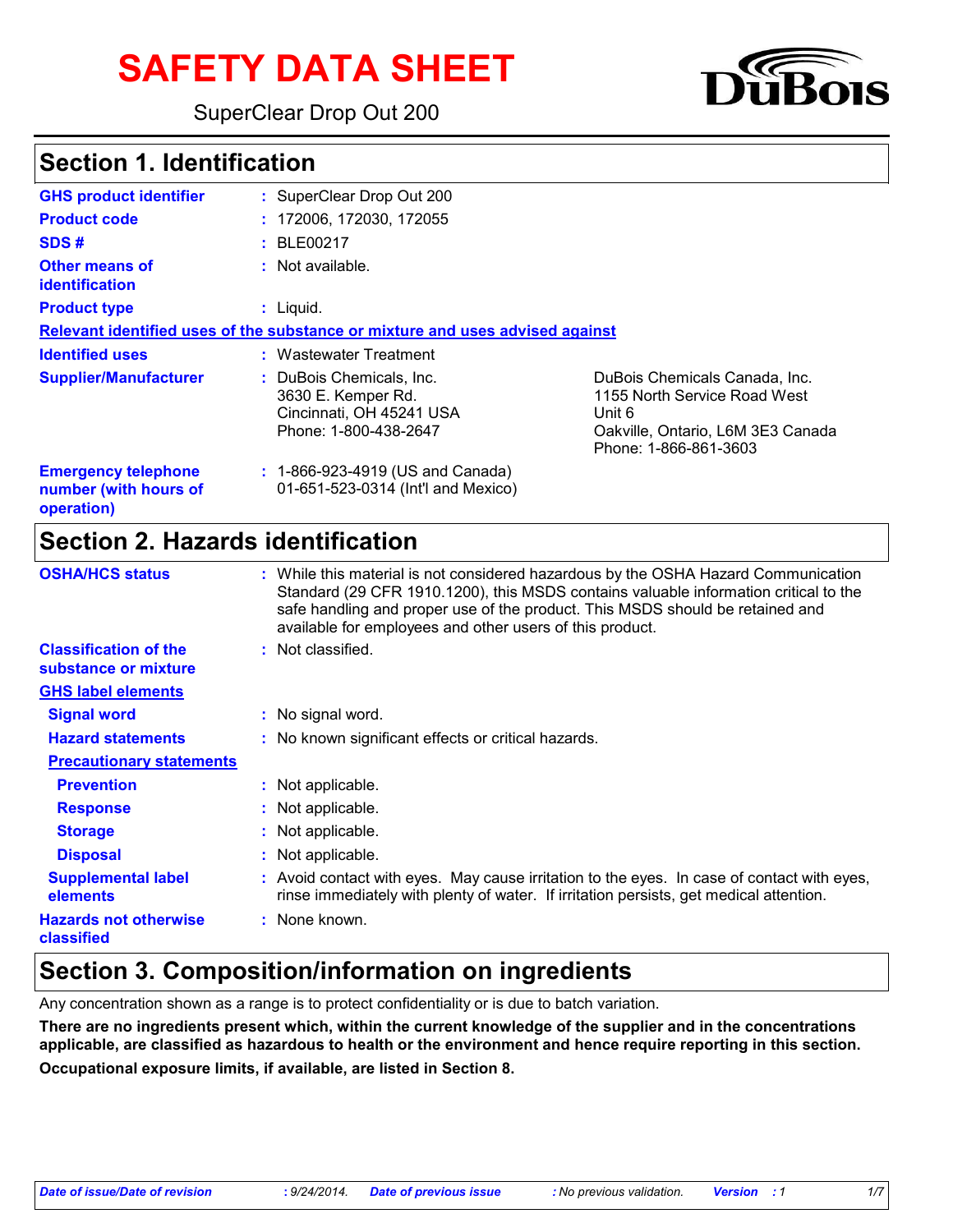#### **Section 4. First aid measures**

#### : Wash out mouth with water. Remove victim to fresh air and keep at rest in a position comfortable for breathing. If material has been swallowed and the exposed person is conscious, give small quantities of water to drink. Do not induce vomiting unless directed to do so by medical personnel. Get medical attention if symptoms occur. **:** Immediately flush eyes with plenty of water, occasionally lifting the upper and lower eyelids. Check for and remove any contact lenses. Get medical attention if irritation occurs. Flush contaminated skin with plenty of water. Remove contaminated clothing and **:** shoes. Get medical attention if symptoms occur. Remove victim to fresh air and keep at rest in a position comfortable for breathing. Get **:** medical attention if symptoms occur. **Eye contact Skin contact Inhalation Ingestion : Notes to physician <b>:** Treat symptomatically. Contact poison treatment specialist immediately if large quantities have been ingested or inhaled. **Description of necessary first aid measures Specific treatments :** No specific treatment. **Most important symptoms/effects, acute and delayed Inhalation :** No known significant effects or critical hazards. **Ingestion :** Ingestion may cause gastrointestinal irritation and diarrhea. **Skin contact :** No known significant effects or critical hazards. **Eye contact :** May cause slight transient irritation. **Over-exposure signs/symptoms Skin contact Ingestion Inhalation :** No specific data. No specific data. **:** No specific data. **: Eye contact :** pain or irritation watering redness **Potential acute health effects See toxicological information (Section 11) Indication of immediate medical attention and special treatment needed, if necessary**

### **Section 5. Fire-fighting measures**

| : Use an extinguishing agent suitable for the surrounding fire.                                                                                                        |
|------------------------------------------------------------------------------------------------------------------------------------------------------------------------|
| None known.                                                                                                                                                            |
| : In a fire or if heated, a pressure increase will occur and the container may burst.                                                                                  |
| : No specific data.                                                                                                                                                    |
| Fire-fighters should wear appropriate protective equipment and self-contained breathing<br>apparatus (SCBA) with a full face-piece operated in positive pressure mode. |
|                                                                                                                                                                        |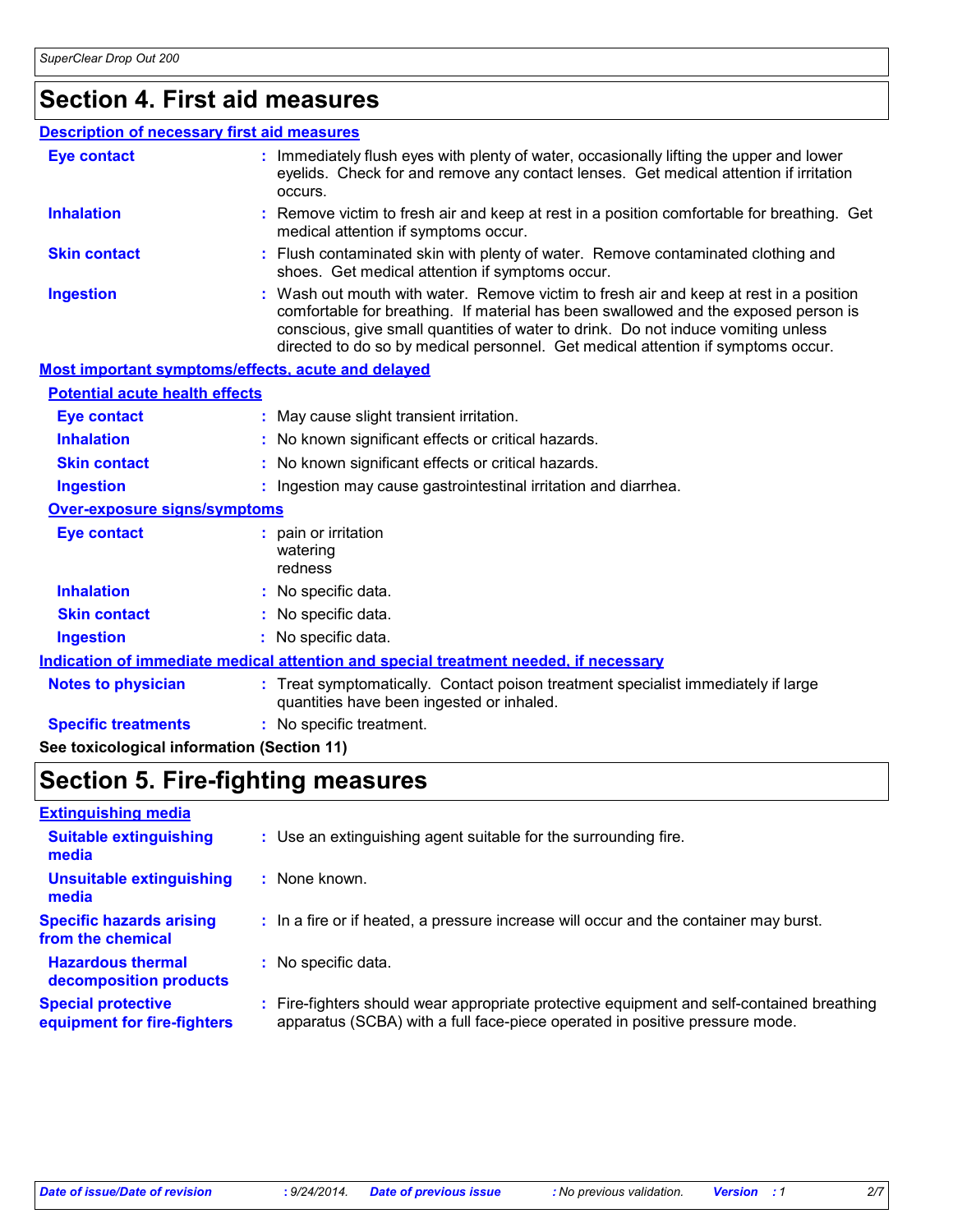# **Section 6. Accidental release measures**

| <b>Personal precautions</b>      | : No action shall be taken involving any personal risk or without suitable training.<br>Evacuate surrounding areas. Keep unnecessary and unprotected personnel from<br>entering. Do not touch or walk through spilled material. Put on appropriate personal<br>protective equipment.                                                                                                                                                                                                                                                                                                       |
|----------------------------------|--------------------------------------------------------------------------------------------------------------------------------------------------------------------------------------------------------------------------------------------------------------------------------------------------------------------------------------------------------------------------------------------------------------------------------------------------------------------------------------------------------------------------------------------------------------------------------------------|
| <b>Environmental precautions</b> | Avoid dispersal of spilled material and runoff and contact with soil, waterways, drains<br>and sewers. Inform the relevant authorities if the product has caused environmental<br>pollution (sewers, waterways, soil or air).                                                                                                                                                                                                                                                                                                                                                              |
| <b>Methods for cleaning up</b>   |                                                                                                                                                                                                                                                                                                                                                                                                                                                                                                                                                                                            |
| <b>Small spill</b>               | Stop leak if without risk. Move containers from spill area. Dilute with water and mop up<br>if water-soluble. Alternatively, or if water-insoluble, absorb with an inert dry material and<br>place in an appropriate waste disposal container. Dispose of via a licensed waste<br>disposal contractor.                                                                                                                                                                                                                                                                                     |
| <b>Large spill</b>               | : Stop leak if without risk. Move containers from spill area. Prevent entry into sewers,<br>water courses, basements or confined areas. Wash spillages into an effluent treatment<br>plant or proceed as follows. Contain and collect spillage with non-combustible,<br>absorbent material e.g. sand, earth, vermiculite or diatomaceous earth and place in<br>container for disposal according to local regulations (see Section 13). Dispose of via a<br>licensed waste disposal contractor. Note: see Section 1 for emergency contact<br>information and Section 13 for waste disposal. |

#### **Section 7. Handling and storage**

| <b>Handling</b> | : Put on appropriate personal protective equipment (see Section 8).                                                                                                                                                                                                                                                                                                                                                                                                                                           |
|-----------------|---------------------------------------------------------------------------------------------------------------------------------------------------------------------------------------------------------------------------------------------------------------------------------------------------------------------------------------------------------------------------------------------------------------------------------------------------------------------------------------------------------------|
| <b>Storage</b>  | : Store in accordance with local regulations. Store in original container protected from<br>direct sunlight in a dry, cool and well-ventilated area, away from incompatible materials<br>(see Section 10) and food and drink. Keep container tightly closed and sealed until<br>ready for use. Containers that have been opened must be carefully resealed and kept<br>upright to prevent leakage. Do not store in unlabeled containers. Use appropriate<br>containment to avoid environmental contamination. |

# **Section 8. Exposure controls/personal protection**

| <b>Control parameters</b>           |                                                                                                                                                                                                                                                                                                                                                                                                   |
|-------------------------------------|---------------------------------------------------------------------------------------------------------------------------------------------------------------------------------------------------------------------------------------------------------------------------------------------------------------------------------------------------------------------------------------------------|
| <b>Occupational exposure limits</b> |                                                                                                                                                                                                                                                                                                                                                                                                   |
| None.                               |                                                                                                                                                                                                                                                                                                                                                                                                   |
| <b>Engineering measures</b>         | Good general ventilation should be sufficient to control worker exposure to airborne<br>contaminants.                                                                                                                                                                                                                                                                                             |
| <b>Hygiene measures</b>             | : Wash hands, forearms and face thoroughly after handling chemical products, before<br>eating, smoking and using the lavatory and at the end of the working period.<br>Appropriate techniques should be used to remove potentially contaminated clothing.<br>Wash contaminated clothing before reusing. Ensure that eyewash stations and safety<br>showers are close to the workstation location. |
| <b>Personal protection</b>          |                                                                                                                                                                                                                                                                                                                                                                                                   |
| <b>Respiratory</b>                  | : If a risk assessment indicates this is necessary, use a properly fitted, air-purifying or<br>airfed respirator complying with an approved standard. Respirator selection must be<br>based on known or anticipated exposure levels, the hazards of the product and the safe<br>working limits of the selected respirator.                                                                        |
| <b>Hands</b>                        | : Chemical-resistant, impervious gloves complying with an approved standard should be<br>worn at all times when handling chemical products if a risk assessment indicates this is<br>necessary.                                                                                                                                                                                                   |
| <b>Eyes</b>                         | : Safety eyewear complying with an approved standard should be used when a risk<br>assessment indicates this is necessary to avoid exposure to liquid splashes, mists,<br>gases or dusts. Recommended: splash goggles                                                                                                                                                                             |
|                                     |                                                                                                                                                                                                                                                                                                                                                                                                   |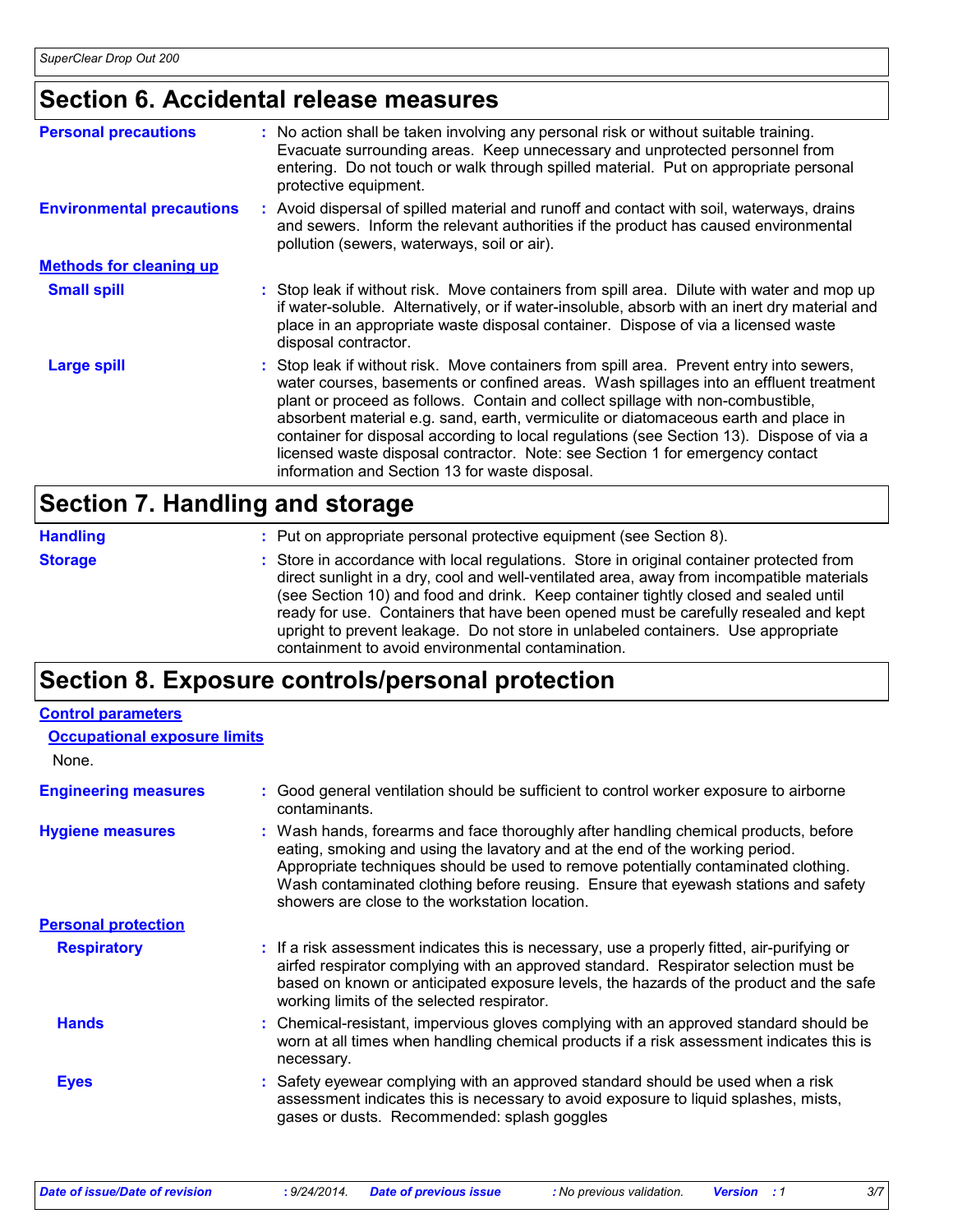# **Section 8. Exposure controls/personal protection**

| <b>Skin</b>                                      | : Personal protective equipment for the body should be selected based on the task being<br>performed and the risks involved and should be approved by a specialist before<br>handling this product.                                                                                                                           |
|--------------------------------------------------|-------------------------------------------------------------------------------------------------------------------------------------------------------------------------------------------------------------------------------------------------------------------------------------------------------------------------------|
| <b>Environmental exposure</b><br><b>controls</b> | Emissions from ventilation or work process equipment should be checked to ensure<br>they comply with the requirements of environmental protection legislation. In some<br>cases, fume scrubbers, filters or engineering modifications to the process equipment<br>will be necessary to reduce emissions to acceptable levels. |

**Personal protective equipment (Pictograms)**



# **Section 9. Physical and chemical properties**

**:**

| <b>Appearance</b>                                 |    |                                                                                                   |
|---------------------------------------------------|----|---------------------------------------------------------------------------------------------------|
| <b>Physical state</b>                             |    | : Liquid.                                                                                         |
| <b>Color</b>                                      |    | Colorless. Clear                                                                                  |
| Odor                                              |    | Odorless.                                                                                         |
| <b>Odor threshold</b>                             |    | : Not available.                                                                                  |
| pH                                                | ÷. | -7                                                                                                |
| <b>Melting point</b>                              |    | Not available.                                                                                    |
| <b>Boiling point</b>                              |    | Not available.                                                                                    |
| <b>Flash point</b>                                |    | Closed cup: 93.89°C (201°F) [Pensky-Martens (ASTM D93)] [Product does not sustain<br>combustion.] |
| <b>Burning time</b>                               |    | Not applicable.                                                                                   |
| <b>Burning rate</b>                               |    | Not applicable.                                                                                   |
| <b>Evaporation rate</b>                           | ÷. | Not available.                                                                                    |
| <b>Flammability (solid, gas)</b>                  |    | Not available.                                                                                    |
| Lower and upper explosive<br>(flammable) limits   |    | : Not available.                                                                                  |
| <b>Vapor pressure</b>                             |    | : Not available.                                                                                  |
| <b>Vapor density</b>                              |    | : Not available.                                                                                  |
| <b>Relative density</b>                           | ÷. | -1                                                                                                |
| <b>Solubility</b>                                 |    | Easily soluble in the following materials: cold water and hot water.                              |
| <b>Solubility in water</b>                        |    | Not available.                                                                                    |
| <b>Partition coefficient: n-</b><br>octanol/water |    | : Not available.                                                                                  |
| <b>Auto-ignition temperature</b>                  |    | : Not available.                                                                                  |
| <b>Decomposition temperature</b>                  | ÷. | Not available.                                                                                    |
| <b>Viscosity</b>                                  |    | : Dynamic (room temperature): $350$ mPa $\cdot$ s (350 cP)                                        |
| <b>Elemental Phosphorus</b>                       |    | $: 0 \%$                                                                                          |
| <b>VOC content</b>                                |    | : Not available.                                                                                  |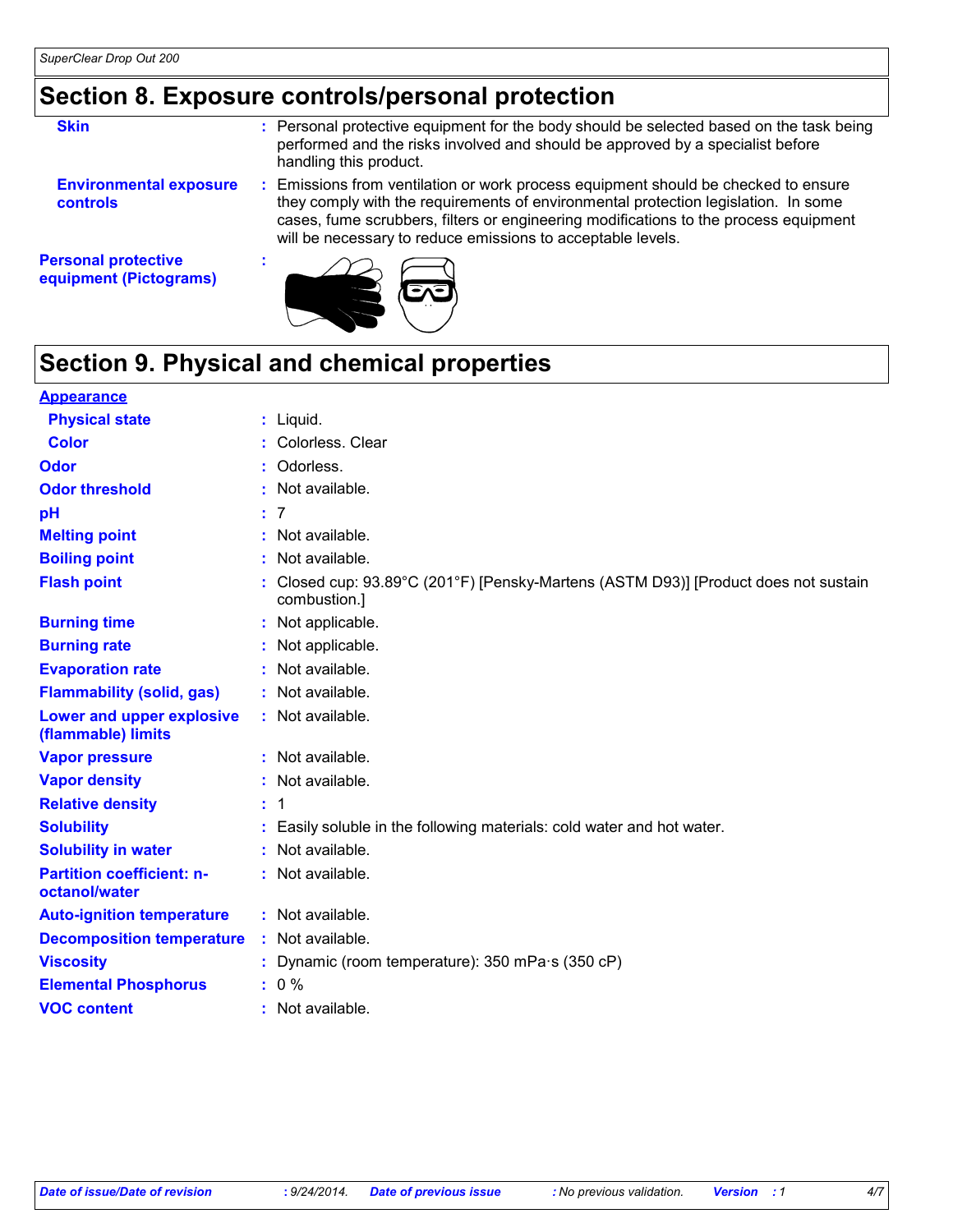# **Section 10. Stability and reactivity**

| <b>Reactivity</b>                            | : No specific test data related to reactivity available for this product or its ingredients.                                                                                                                                                                                                                                                                                                                                                                                                                  |
|----------------------------------------------|---------------------------------------------------------------------------------------------------------------------------------------------------------------------------------------------------------------------------------------------------------------------------------------------------------------------------------------------------------------------------------------------------------------------------------------------------------------------------------------------------------------|
| <b>Chemical stability</b>                    | : The product is stable.                                                                                                                                                                                                                                                                                                                                                                                                                                                                                      |
| <b>Possibility of hazardous</b><br>reactions | : Under normal conditions of storage and use, hazardous reactions will not occur.                                                                                                                                                                                                                                                                                                                                                                                                                             |
| <b>Conditions to avoid</b>                   | : No specific data.                                                                                                                                                                                                                                                                                                                                                                                                                                                                                           |
| <b>Incompatible materials</b>                | $:$ Not available.                                                                                                                                                                                                                                                                                                                                                                                                                                                                                            |
| <b>Hazardous decomposition</b><br>products   | : Under normal conditions of storage and use, hazardous decomposition products should<br>not be produced.                                                                                                                                                                                                                                                                                                                                                                                                     |
| <b>Storage</b>                               | : Store in accordance with local regulations. Store in original container protected from<br>direct sunlight in a dry, cool and well-ventilated area, away from incompatible materials<br>(see Section 10) and food and drink. Keep container tightly closed and sealed until<br>ready for use. Containers that have been opened must be carefully resealed and kept<br>upright to prevent leakage. Do not store in unlabeled containers. Use appropriate<br>containment to avoid environmental contamination. |

# **Section 11. Toxicological information**

| <b>Information on toxicological effects</b>            |                                                                                          |  |  |  |
|--------------------------------------------------------|------------------------------------------------------------------------------------------|--|--|--|
| <b>Information on the likely</b><br>routes of exposure | Dermal contact. Eye contact. Inhalation.                                                 |  |  |  |
| <b>Potential acute health effects</b>                  |                                                                                          |  |  |  |
| <b>Eye contact</b>                                     | : May cause slight transient irritation.                                                 |  |  |  |
| <b>Inhalation</b>                                      | : No known significant effects or critical hazards.                                      |  |  |  |
| <b>Skin contact</b>                                    | : No known significant effects or critical hazards.                                      |  |  |  |
| <b>Ingestion</b>                                       | : Ingestion may cause gastrointestinal irritation and diarrhea.                          |  |  |  |
|                                                        | Symptoms related to the physical, chemical and toxicological characteristics             |  |  |  |
| <b>Eye contact</b>                                     | : pain or irritation<br>watering<br>redness                                              |  |  |  |
| <b>Inhalation</b>                                      | : No specific data.                                                                      |  |  |  |
| <b>Skin contact</b>                                    | : No specific data.                                                                      |  |  |  |
| <b>Ingestion</b>                                       | : No specific data.                                                                      |  |  |  |
|                                                        | Delayed and immediate effects and also chronic effects from short and long term exposure |  |  |  |
| <b>Short term exposure</b>                             |                                                                                          |  |  |  |
| <b>Potential immediate</b><br>effects                  | : Not available.                                                                         |  |  |  |
| <b>Potential delayed effects</b>                       | : Not available.                                                                         |  |  |  |
| <b>Long term exposure</b>                              |                                                                                          |  |  |  |
| <b>Potential immediate</b><br>effects                  | : Not available.                                                                         |  |  |  |
| <b>Potential delayed effects</b>                       | : Not available.                                                                         |  |  |  |
| <b>Potential chronic health effects</b>                |                                                                                          |  |  |  |
| Not available.                                         |                                                                                          |  |  |  |
| <b>General</b>                                         | : No known significant effects or critical hazards.                                      |  |  |  |
| <b>Carcinogenicity</b>                                 | : No known significant effects or critical hazards.                                      |  |  |  |
| <b>Mutagenicity</b>                                    | : No known significant effects or critical hazards.                                      |  |  |  |
| <b>Teratogenicity</b>                                  | : No known significant effects or critical hazards.                                      |  |  |  |
| <b>Developmental effects</b>                           | : No known significant effects or critical hazards.                                      |  |  |  |
|                                                        |                                                                                          |  |  |  |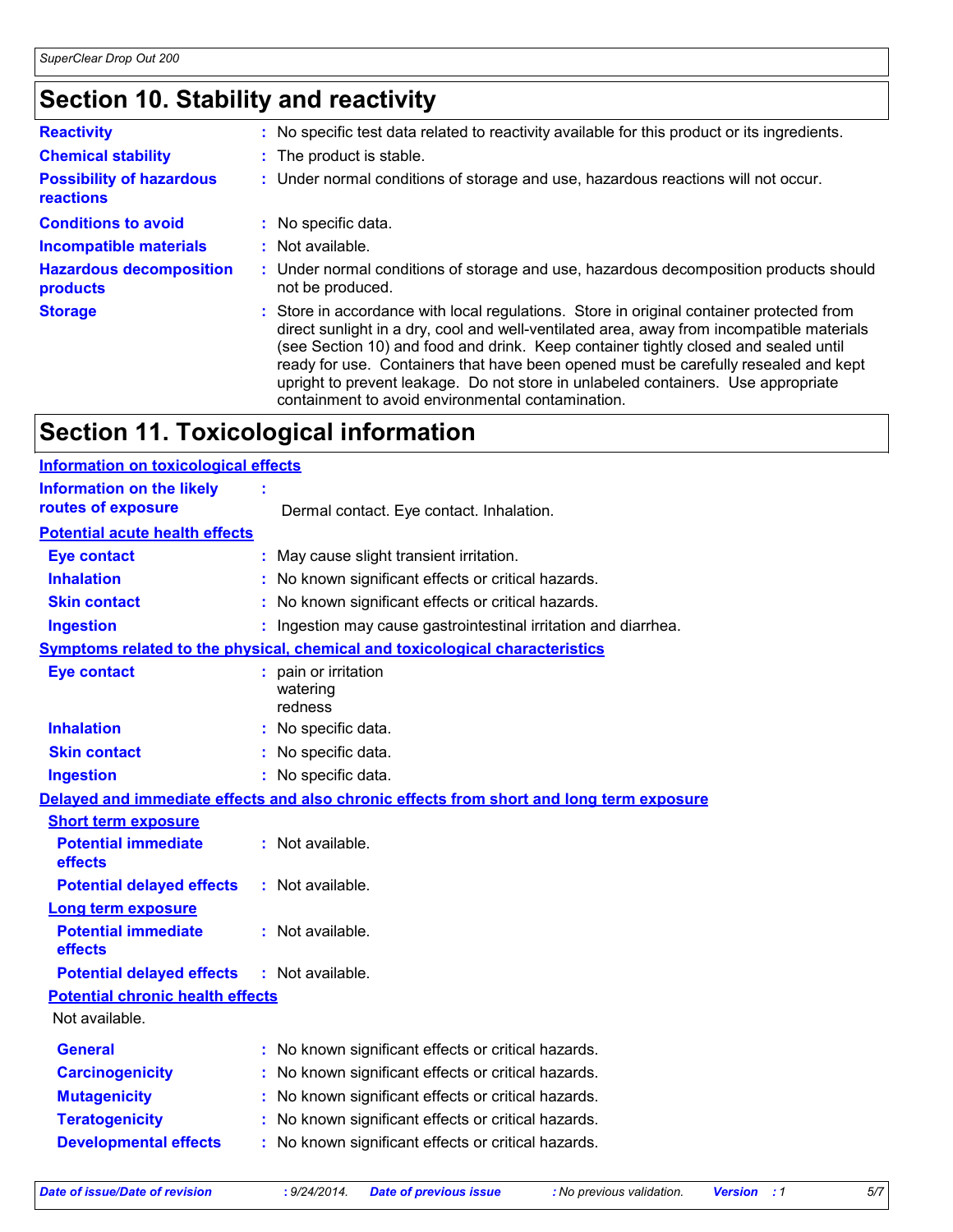### **Section 11. Toxicological information**

**Fertility effects :** No known significant effects or critical hazards.

#### **Numerical measures of toxicity**

**Acute toxicity estimates**

Not available.

### **Section 12. Ecological information**

#### **Ecotoxicity :**

: Not available.

**Aquatic ecotoxicity**

Not available.

### **Section 13. Disposal considerations**

#### **Waste disposal :**

The generation of waste should be avoided or minimized wherever possible. Empty containers or liners may retain some product residues. This material and its container must be disposed of in a safe way. Dispose of surplus and non-recyclable products via a licensed waste disposal contractor. Disposal of this product, solutions and any byproducts should at all times comply with the requirements of environmental protection and waste disposal legislation and any regional local authority requirements. Avoid dispersal of spilled material and runoff and contact with soil, waterways, drains and sewers.

# **Section 14. Transport information**

**IATA/IMDG/DOT/TDG: Please refer to the Bill of Lading/receiving documents for up to date shipping information.**

# **Section 15. Regulatory information**

| <b>U.S. Federal regulations</b>                                                   | : TSCA 12(b) one-time export: No products were found.                     |
|-----------------------------------------------------------------------------------|---------------------------------------------------------------------------|
|                                                                                   | TSCA 12(b) annual export notification: No products were found.            |
|                                                                                   | United States inventory (TSCA 8b): All components are listed or exempted. |
|                                                                                   | <b>CERCLA:</b> Hazardous substances.: No products were found.             |
| <b>EPA Registration Number</b>                                                    | : Not available.                                                          |
| <b>Clean Air Act Section 112</b><br>(b) Hazardous Air<br><b>Pollutants (HAPS)</b> | : Not listed                                                              |
| <b>SARA 302/304</b>                                                               |                                                                           |
| <b>Composition/information on ingredients</b>                                     |                                                                           |
| No products were found.                                                           |                                                                           |
| <b>SARA 304 RQ</b>                                                                | : Not applicable.                                                         |
| <b>SARA 311/312</b>                                                               |                                                                           |
| <b>Classification</b>                                                             | : Not applicable.                                                         |
| <b>State regulations</b>                                                          |                                                                           |
| <b>Massachusetts</b>                                                              | : None of the components are listed.                                      |
| <b>New York</b>                                                                   | : None of the components are listed.                                      |
| <b>New Jersey</b>                                                                 | : None of the components are listed.                                      |
| <b>Pennsylvania</b>                                                               | : None of the components are listed.                                      |
| <b>California Prop. 65</b>                                                        |                                                                           |
| Not available.                                                                    |                                                                           |
| <b>Canada</b>                                                                     |                                                                           |
| <b>Canadian lists</b>                                                             |                                                                           |